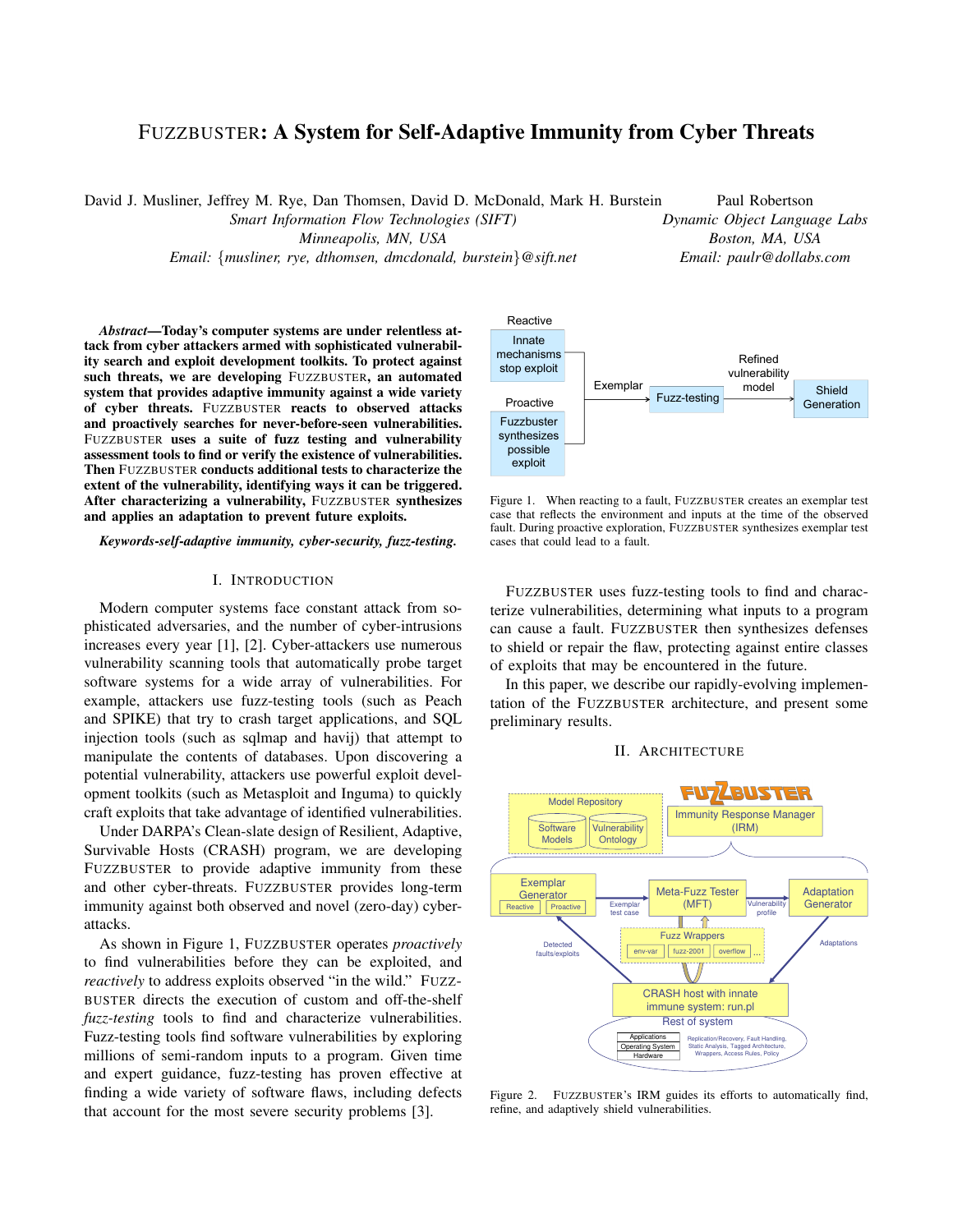Figure 2 illustrates FUZZBUSTER's major components and how they interact to provide adaptive immunity. FUZZ-BUSTER uses both proactive and reactive exploration to identify (and then shield) vulnerabilities in a CRASH host. For each vulnerability, FUZZBUSTER creates a *vulnerability profile* representing the nature of the vulnerability, including what ranges of inputs lead to the vulnerability. These vulnerability profiles represent as much of the vulnerability as FUZZBUSTER can identify. After constructing a vulnerability profile, FUZZBUSTER creates and applies an adaptation that prevents future exploits of the vulnerability.

Processing begins with the Exemplar Generator creating an exemplar test case. The Exemplar Generator may create an exemplar in response to a fault notification from the CRASH innate immune system or in response to an instruction from the Immunity Response Manager (IRM) to initiate proactive exploration. At some point, the IRM determines that looking for vulnerabilities relating to a particular exemplar test case is the next highest priority activity, and the IRM assigns this activity to the Meta-Fuzz Tester (MFT). Based on the nature and attributes of the exemplar test case, the MFT chooses a fuzz-testing tool to search for or assess vulnerabilities associated with the exemplar test case. Each fuzz-testing tool refines a vulnerability profile based on the results of its exploration. The MFT may use multiple fuzztesting tools to construct as complete a vulnerability profile as possible given the available time or resources. For each vulnerability profile, the Adaptation Generator creates one or more candidate adaptations to protect the system against being exploited via the vulnerability. When appropriate, the IRM directs the Adaptation Generator to verify and then subsequently apply these patches to the CRASH host. Since fuzz-testing and patch verification both run tests that may require significant time or resources to complete, the IRM is intended to balance the priorities of these operations with the available resources on the system, to minimize FUZZBUSTER's impact on system performance.

When an actual exploit or flaw is encountered and trapped by the CRASH innate immune system, FUZZBUSTER responds reactively. In our design, the IRM puts a high priority on responding to a live exploit, and may immediately choose to use the Adaptation Generator to synthesize a customized adaptation to shield the application while also engaging the MFT to refine the vulnerability profile. FUZZBUSTER may be conservative when reacting to an exploit, initially disabling useful features of the subject software while disabling the vulnerability. As the tests yield additional information, FUZZBUSTER revises the adaptation to relax (or tighten) the behavior restrictions it enforces. In this way, FUZZBUSTER acts as a self-protecting, self-regenerative system, initially clamping down on security and limiting functions when attacked, and then gradually relaxing limits and restoring functions as it gets a better picture of the vulnerabilities that are being exploited.

## *A. Infrastructure*

*1) GBBopen:* Our FUZZBUSTER implementation is built within the GBBopen blackboard system [4], [5], which supports object-oriented data storage and event-triggered procedural code. The functional components shown in Figure 2 are implemented as blackboard Knowledge Sources (KSs) that respond to events on blackboard objects representing the ongoing tasks and results.

For instance, exemplar objects are used to describe cases raised by the immune system and cases where proactive exploration is suggested. Vulnerability profile objects capture a progressively-refined model of the set of situations that leading to security warnings for a particular software system.

During FUZZBUSTER's exploration, it often needs to initiate resource-intensive testing tasks or perform operations that change the behavior of the CRASH host. To prevent these activities from executing concurrently, and thus interfering with each other, FUZZBUSTER defines a set of task objects that are managed by the IRM. The processing of these tasks is started and stopped by the IRM as necessary to ensure effective operation of the system and to prevent conflicts between concurrent activities. The KSs that perform the processing have specific code to manage task status and their own work. In the near future, we will replace this *ad hoc* mechanism with a more automated and rigorous metacontrol scheme. The more complete meta-control scheme will control the starting and stopping of tasks to ensure consistent and correct behavior, while easing the effort required to specify the desired properties and interactions between them.

*2) Interface to CRASH Host (*run.pl*):* FUZZBUSTER is designed to run in the context of a CRASH host whose innate immune system provides alerts to violations that may indicate vulnerabilities. Since a physical instantiation of the CRASH host is not yet available, FUZZBUSTER defines a proxy that serves as a stand-in. The proxy is currently implemented as a Perl script that provides key CRASH functionality on existing systems. In particular, the proxy mimics the CRASH innate immune system by identifying and reporting certain classes of faults. The proxy also provides an adaptation mechanism that allows FUZZBUSTER to modify the environment and inputs of executing programs.

## *B. Exemplar Generator*

The Exemplar Generator captures relevant inputs and environmental aspects of an observed or suspected vulnerability as an exemplar test case. Ideally, an exemplar test case contains all of the information required to generate a repeatable test case for the MFT. However, since it is not always possible to record every relevant piece of information, and knowing the relevant bits is impossible in the context of proactive exploration, the MFT treats an exemplar test case as a starting point for exploration. An exemplar test case may also indicate that it pertains to a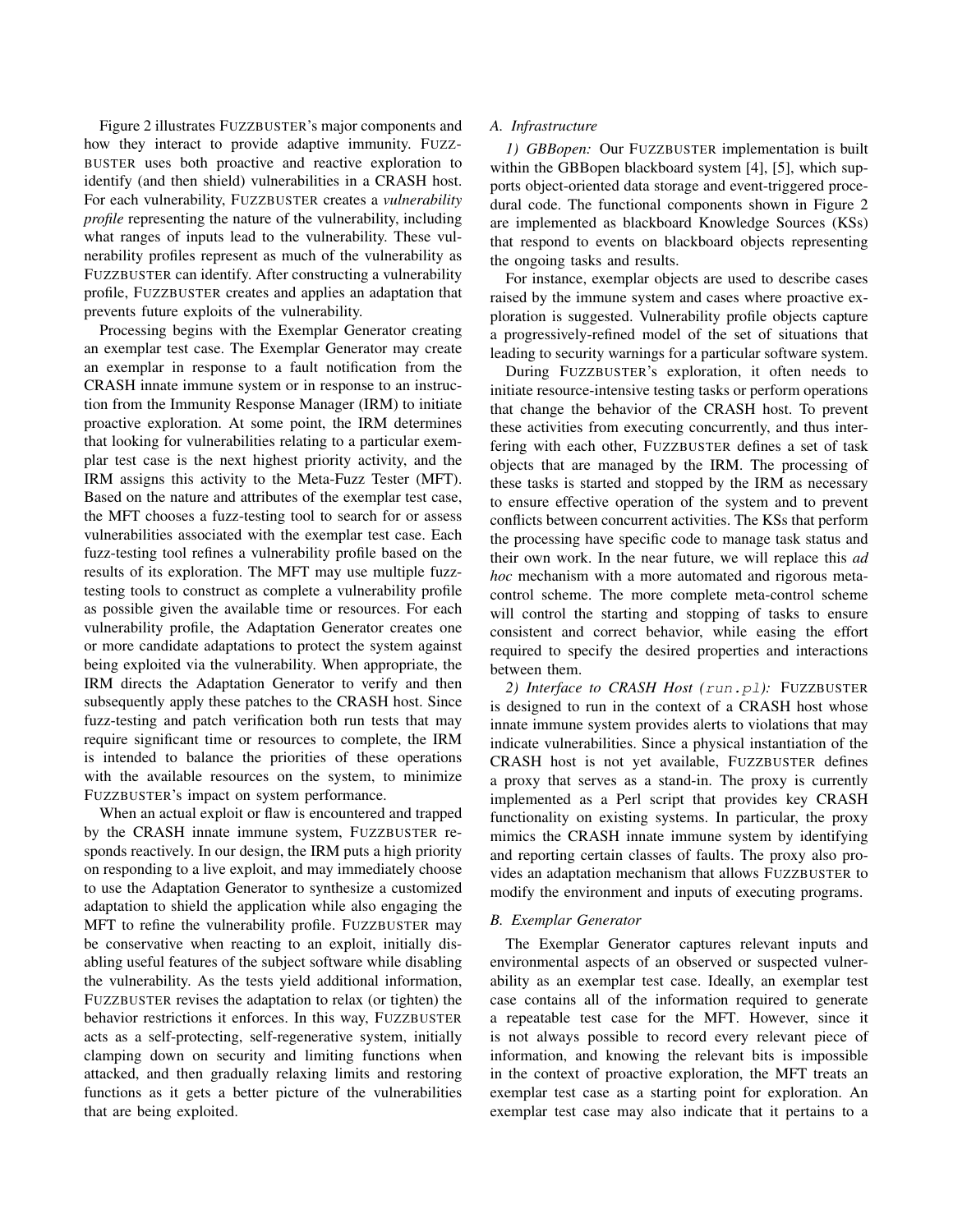frequently-observed attack or applies to a mission-critical software system, which the IRM will use to set a suitably high priority on the discovery of the vulnerability and the implementation of a defense.

When the CRASH proxy run.pl detects a fault, it sends the Exemplar Generator a description of the environment and inputs that triggered the fault. The description includes each environment variable and its value, the path of the command, the command line arguments, and the content passed thru open streams including standard-input.

For proactive exploration, the Exemplar Generator also synthesizes exemplar test cases from application models. FUZZBUSTER stores models of applications that include the absolute path to the command, a specification of the allowed (or expected) command line arguments, and a flag indicating whether the application accepts input via standard-input. The Exemplar Generator translates these application models into exemplar test cases by choosing specific command line arguments or inputs.

# *C. Meta-Fuzz Tester*

The Immunity Response Manager invokes the MFT to conduct an analysis of subsystem or protocol vulnerabilities, focused by the exemplar test case and limited by some computing resource constraints (initially, just execution time). The MFT attempts to identify the specific cause of an observed defect, or probe for a latent vulnerability in the case of proactive analysis. Starting from the exemplar test case, the MFT constructs a belief state describing the vulnerabilities that could be present. Then, as long as the MFT has remaining resources, it chooses a fuzz-testing tool and uses it to try to gain more information about the possible vulnerability. This analysis culminates in a vulnerability profile describing the observed aspects of the vulnerability and providing a basis for the Adaptation Generator to generate an adaptation that protects the system. The choice of fuzztesting tool should be guided by a "performance profile" model of each tool's capabilities, in terms of what types of vulnerabilities they can detect and how long they may take. Our early experiments, discussed below, will help develop those performance profiles. In the meantime, our preliminary implementation uses a simpler method to allocate effort to different fuzz-testing tools.

To facilitate the integration of diverse fuzz-testing tools, FUZZBUSTER defines a *fuzz-tool wrapper* interface to each tool, providing a common API for controlling tool execution. Each fuzz-tool wrapper defines an action that may be taken by the MFT. Moreover, each wrapper interprets the results of execution, updating the vulnerability profile with additional information. Fuzz-tool wrappers provide a simple mechanism for FUZZBUSTER to incorporate dumb or smart tools, with or without knowledge of the internals of the test object.

## *D. Adaptation Generator*

FUZZBUSTER's Adaptation Generator improves system security by creating and applying custom adaptations that prevent exploitation of the flaws characterized by vulnerability profiles. The Adaptation Generator uses a variety of adaptive techniques, making the choice between them based on an adaptation's needs and the facilities available for the relevant input channels. Our design anticipates that adaptations could be defined at any level in the system, from an atomic instruction, to a function call, to a high-level function of an application. Our initial implementation operates only at the application-input level, using the facilities provided by the run.pl CRASH proxy.

To safely adapt a live system, the Adaptation Generator follows two core principles. First, adaptations only restrict or reduce capability or privilege. Second, adaptations do not disable key functionality. To enforce the second principle, FUZZBUSTER will capture a set of test cases during vulnerability analysis. Some of these tests will trigger the vulnerability and others will exercise the vulnerable application without triggering the vulnerability. These tests will be used during adaptation creation to verify that an adaptation successfully prevents the vulnerability without otherwise changing the results or behavior of the vulnerable application. Once an adaptation is applied to the CRASH system, the tests will be added to a regression suite that FUZZBUSTER will use to ensure that future patches do not conflict with or invalidate existing adaptations.

The Adaptation Generator performs the following actions on adaptations:

- Create Search for adaptations that make the best trade-off between performance, functional impact, and security.
- Verify Execute recorded test cases to ensure that an adaptation prevents exploitation of a vulnerability without otherwise affecting execution.
- Apply Apply adaptations to the system to prevent exploitation of vulnerabilities.
- Revoke Remove previously applied adaptations from the system because they are no longer desirable, due to external software updates, more comprehensive adaptations, or to improve performance.

When creating an adaptation, the Adaptation Generator maps the constraints in the vulnerability profile to a set of actions that the adaptation can take to prevent the fault. FUZZBUSTER's initial set of actions includes "remove," "modify," "truncate," and "filter". An adaptation using the remove action completely removes the fault-inducing input, for instance unsetting an environmental variable. An adaptation using the modify action performs an arbitrary modification of the input, for example replacing the value with another one. The truncate and filter actions apply common modifications to inputs. Truncate reduces the size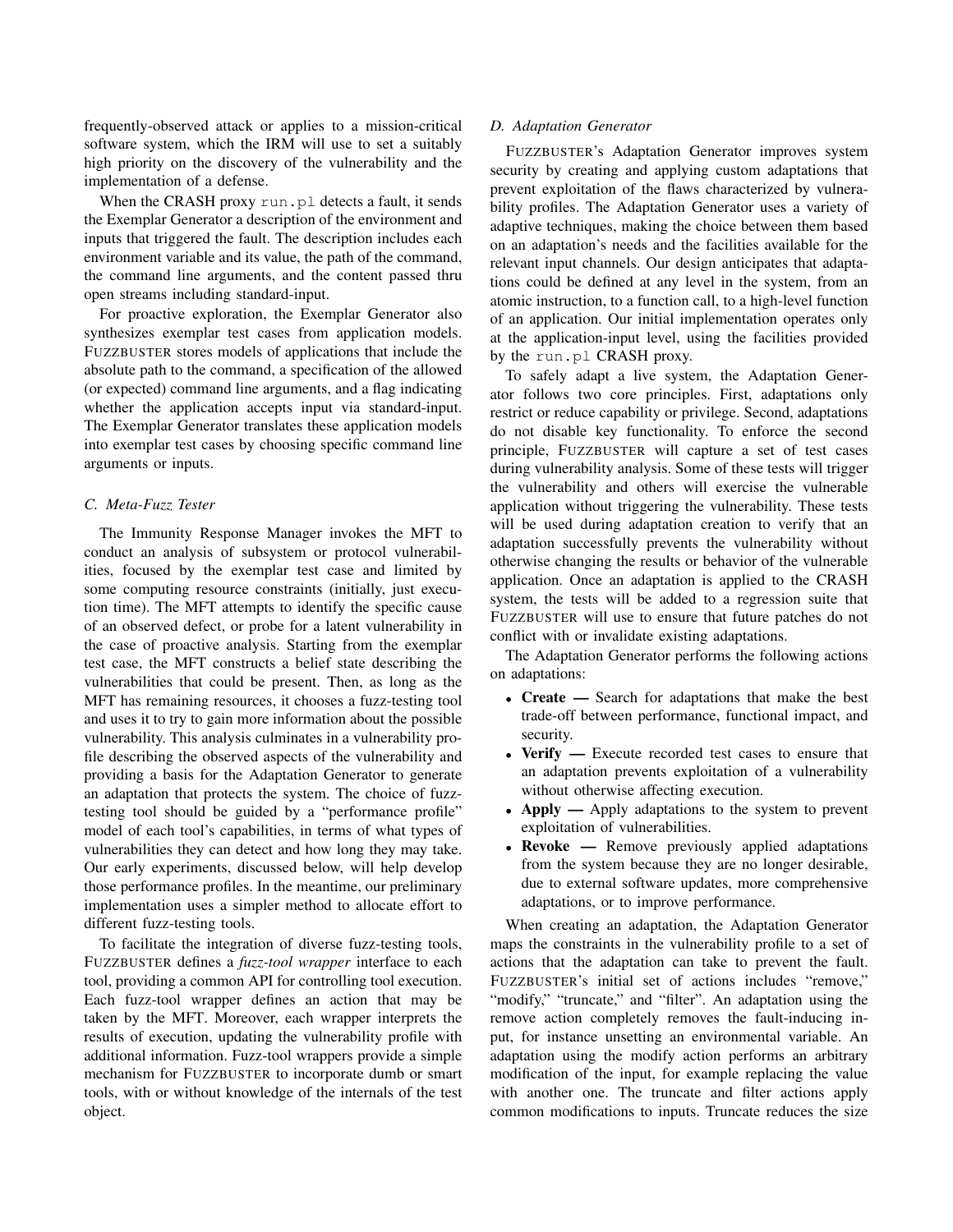of the input channel to a specific threshold, for example shortening the length of an argument to prevent a buffer overflow. The filter action replaces specific substrings in the input channel. The Adaptation Generator examines the vulnerability profile to derive parameters for these actions, such as the target length for truncation or the content to remove.

When instructed by the IRM, the Adaptation Generator verifies an adaptation by temporarily applying the adaptation to the system and running the accumulated test-cases. Once an adaptation passes verification, the IRM may instruct the Adaptation Generator to apply it to the system, thus preventing a vulnerability from being exploited. An adaptation fails verification if it changes the behavior for non-fault-inducing inputs or if it fails to prevent a fault.

## *E. Immunity Response Manager*

The IRM oversees and manages FUZZBUSTER's adaptive immunity processes, ensuring that FUZZBUSTER's proactive and reactive protection functions are effective, while avoiding undue burden on the resources of the protected system.

The IRM's chief roles include initiating proactive vulnerability exploration, assigning test priorities, and tasking the MFT and Adaptation Generator. Across these activities, the IRM controls the system by creating, assigning, and pausing tasks. Each task specifies a unit of work to be performed by a component in the system. FUZZBUSTER defines tasks for exploring an exemplar test case, verifying a patch, applying a patch to the system, and revoking a patch. By controlling which tasks are active, the IRM controls the balance between proactive and reactive testing, decides when to allocate resources to verifying that patches are acceptable, and controls when FUZZBUSTER modifies the system.

Our initial implementation of the IRM uses a handcoded, static prioritization scheme that ranks tasks based on their order of arrival. This initial implementation ensures that FUZZBUSTER eventually explores all exemplar test cases and attempts to apply adaptations for all identified vulnerability profiles. In the future, the IRM will evolve into an MDP-based meta-controller similar to the approach described in [6].

#### III. EXPERIMENTAL RESULTS

With the first version of each FUZZBUSTER module now functional, we have conducted numerous small tests and one significant series of long experiments. In those experiments, we used FUZZBUSTER to proactively search for vulnerabilities in a set of 53 command-line utilities. We ran the exploration on a Debian VM and a laptop running OS X; both systems were fully patched at the time of the experiment. FUZZBUSTER used a wrapper around Barton Miller's fuzz-testing tool to generate random byte sequences to feed to the programs being tested. For each trial, we configured FUZZBUSTER to use a specific set of options to the fuzz-testing tool, varying:

- whether the inputs could contain non-printable characters or not,
- whether the inputs could contain null characters or not,
- the initial seed to use for randomization, and
- the length of the input.

Each trial ran for a fixed period of time (usually 20 seconds), or until FUZZBUSTER found a fault. We relied on our CRASH stand-in (run.pl) to identify faults. For the purposes of this experiment, we identified faults as program crashes (abnormal exits, such as from segmentation faults).

FUZZBUSTER ran 3,380 trials in just over 18 hours, encountering 49 faults. Fifteen of those faults were "duplicates" caused by the same input as another trial but with additional, unnecessary, content at the end. For example, we found a fault in tcsh with a 1,000 byte input created with both printable and non-printable characters, no nulls, and a seed of 1,002; that same fault was subsequently encountered using a 10,000 byte input created with the same parameters. Another eleven faults differed only in that one fault was caused by feeding an input string to standard-input and the other was caused by feeding the same string via a file argument. The remaining 23 faults correspond to unique crashes in five programs: a2p, dc, indent, tcsh, and troff. FUZZBUSTER considers these to be unique vulnerabilities, as the inputs have unique combinations of printable/nonprintable characters, presence of null characters, and seeds. However, we recognize that it is probable that these inputs are triggering fewer than 23 software problems, perhaps as few as five (one per program). Even if several of these faults stem from a single vulnerability, the full FUZZBUSTER will identify and shield the common vulnerability, thus protecting the system against the original and related faults.



Figure 3. FUZZBUSTER executes 4.7 test cases per second when the inputs are short (10 to 100 bytes). The testing rate decreases with larger test inputs, falling to 3.0 tests per second when the inputs are 50,000 bytes long.

We configured FUZZBUSTER to repeat the proactive exploration numerous times, varying each of the conditions.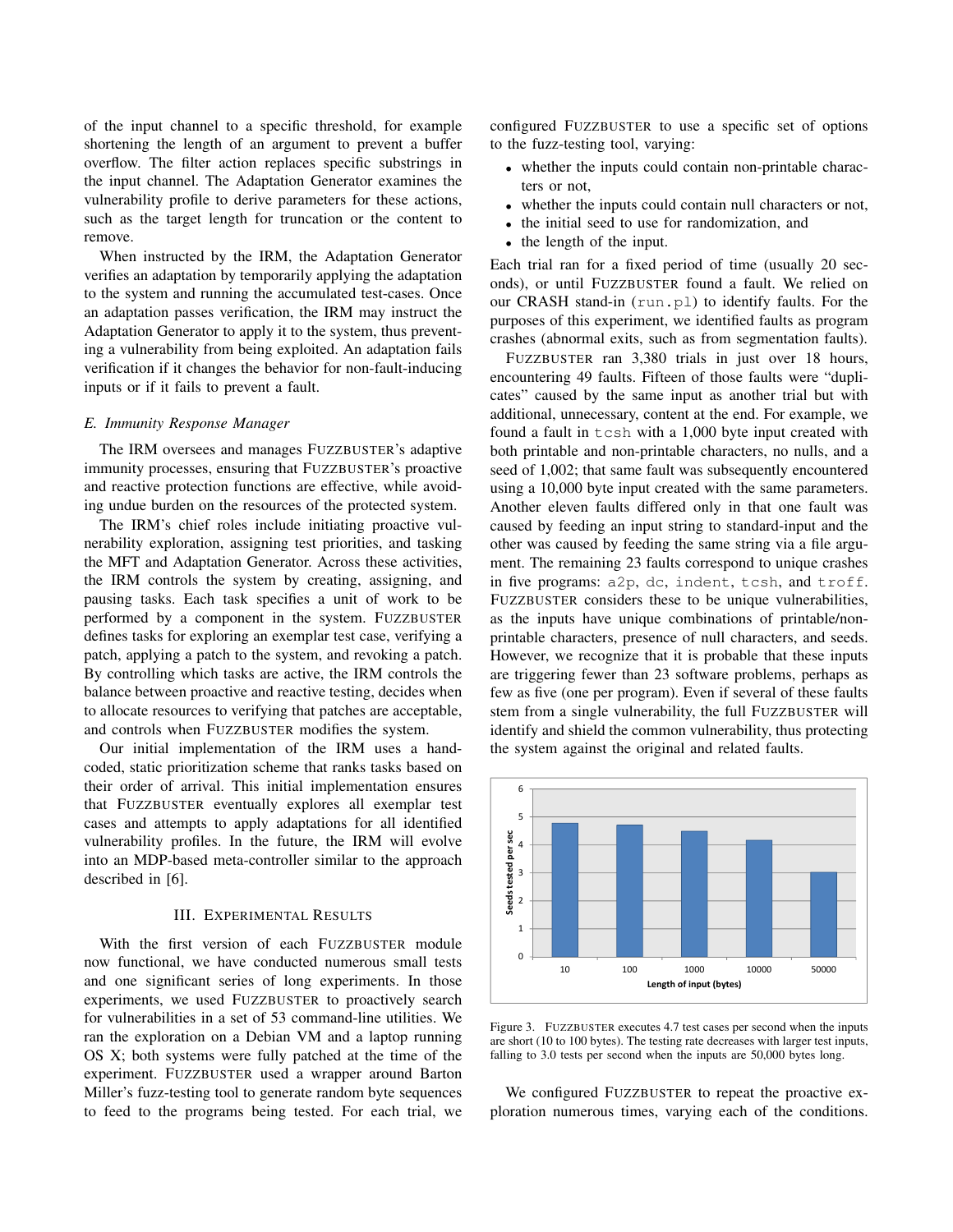

Figure 4. FUZZBUSTER requires larger input files to uncover all the faults encountered during the experiment. Inputs with non-printable characters led to discovery of 19 faults.

We tested with inputs of length 10, 100, 1,000, 10,000, and 50,000 bytes. As shown in Figure 3, running with the larger inputs modestly reduces the rate at which FUZZBUSTER runs individual test cases. Figure 4 shows that FUZZBUSTER usually needs inputs of at least 1,000 bytes to trigger the faults. Since we removed faults that were duplicates except for size, Figure 4 illustrates unique faults discovered at each size. Thus, FUZZBUSTER requires inputs with a length of 50,000 bytes to discover all of the faults in the test. From this graph we can also see that testing with non-printable characters is more effective than testing without, accounting for 19 out of the 23 faults (82.6%). Inputs containing null characters account of 10 faults and inputs without nulls account for 13.

While this suggests that FUZZBUSTER should focus on inputs containing non-printable characters, two applications (a2p and indent) *only* faulted when the inputs consisted entirely of printable characters. Moreover, our experiment encountered only a single fault in each of these applications. Thus, we can see the benefit of the MFT producing multiple actions for each fuzz-tool wrapper.

As shown in Figure 5, FUZZBUSTER discovers faults much more frequently using larger inputs. This graph illustrates how much more effective it is to test with larger inputs, despite the decrease in the number of test cases per second. We would like the MFT to try to optimize its use of limited fuzz-testing resources, so we're also interested in estimating how long FUZZBUSTER should run a test configuration before giving up and trying another fuzz-tool wrapper or abandoning the task. We can begin to answer this by examining how many inputs FUZZBUSTER tried before finding one that caused a fault. Figure 6 shows how many non-faulting seeds were tried in each trial that found a fault. The graph shows that it took, at most, 53 test-cases for inputs of 10,000 bytes and 50 test-cases for inputs of 1,000 bytes



Figure 5. Even though short inputs result in faster test execution, due to the relative rarity of faults identified by short inputs, the average time spent searching per fault is much higher.



Figure 6. Number of seeds tested in a trial before finding one that induces a fault.

before finding the fault. Given the test rates from Figure 3, this shows that each of the successful tests took less than fifteen seconds, for larger inputs. While the precise test duration will vary according to the type of software being tested, these values provide a good starting point for our upcoming MDP-based Immunity Response Manager metacontroller.

#### IV. RELATED WORK

As previously noted, the FUZZBUSTER approach has roots in fuzz-testing, a term first coined in 1988 in the context of software security analysis [7]. It refers to invalid, random, or unexpected data that is deliberately provided as program input in order to identify defects. Fuzz-testers and the closely related "fault injectors" are good at finding buffer overflow, XSS, denial of service (DoS), SQL Injection, and format string bugs. They are generally not highly effective in finding vulnerabilities that do not cause program crashes, *e.g.*, encryption flaws and information disclosure vulnerabilities [8]. Moreover, existing fuzz-testing tools tend to rely significantly on expert user oversight, testing refinement, and decision-making in responding to identified vulnerabilities.